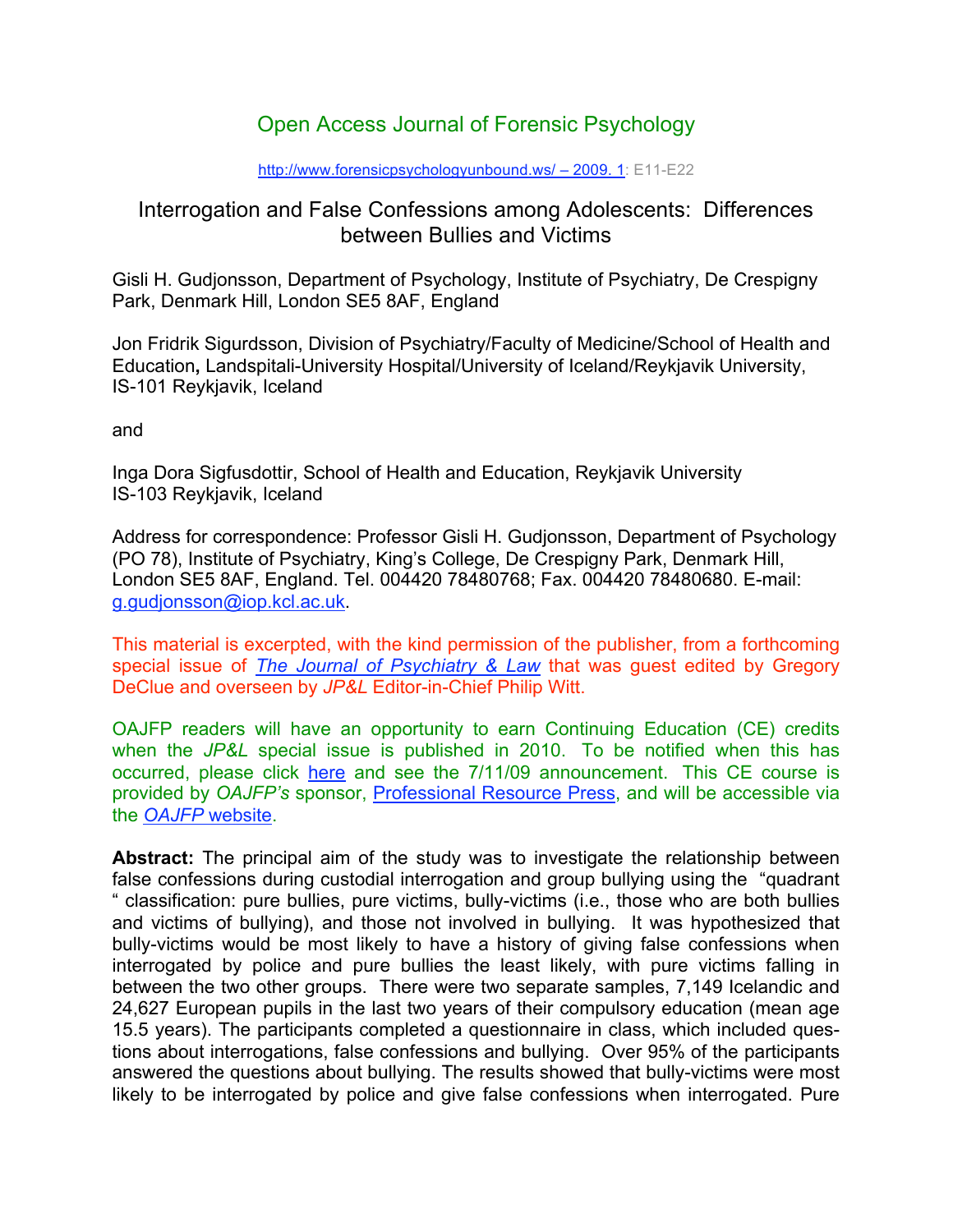bullies had a very low false confession rate, which was almost identical to those who were not involved in bullying. The findings suggest that bully-victims, followed by pure victims are psychologically the weakest during interrogation and pure bullies the strongest.

**Keywords:** Interrogation, false confessions, pure bullies, pure victims, bully-victims, victimization

### **Introduction**

There is considerable evidence that false confessions to serious crimes do sometimes occur (Kassin & Gudjonsson, 2004). The evidence comes from DNA exonerations and other cases of miscarriages of justice documented in the United States of America (Drizin & Leo, 2004) and the United Kingdom (Gudjonsson, 2003a, 2006). These cases are predominantly cases involving murder and serious sexual offences and only represent the "tip of the iceberg" as far as false confessions are concerned (Kassin & Gudjonsson, 2004).

Another method of investigating real-life false confessions is by conducting interviews or surveys of people in special populations (Gudjonsson, in press). These fall into six distinct groups; (1) studies among prisoners (Gudjonsson & Sigurdsson, 1994; Sigurdsson & Gudjonsson, 1996, 2001: Gudjonsson, Sigurdsson, Einarsson, Bragason, & Newton, 2008); (2) suspects detained for questioning at police stations (Sigurdsson, Gudjonsson, Einarsson, & Gudjonsson, 2006); (3) forensic adolescents (Richardson, 1991; Sigurdsson & Gudjonsson, 1996; Viljoen, Klaver, & Roesch, 2005); (4) psychiatric patients (Redlich, 2007); (5) studies among pupils in the final years of their compulsory education in Iceland (Gudjonsson, Sigurdsson, & Sigfusdottir (in press b) and Europe (Gudjonsson, Sigurdsson, & Sigfusdottir (in press a); and (6) students in further education in Denmark (Steingrimsdottir, Hreinsdottir, Gudjonsson, Sigurdsson, & Nielsen, 2007) and Iceland (Gudjonsson, Sigurdsson, Bragason, Einarsson, & Valdimarsdottir, 2004a; Gudjonsson, Sigurdsson, & Einarsson, 2004b; Gudjonsson, Sigurdsson, Sigfusdottir, & Asgeirsdottir (2008); Gudjonsson, Sigurdsson, Asgeirsdottir & Sigfusdottir, 2006, 2007; Gudjonsson, Sigurdsson, & Einarsson, 2004a).

What do these various studies tell us about the reasons why people falsely confess to crimes? What they do tell us is that false confessions are typically multifaceted in nature, involve complicated social interactions, and usually result from a combination of factors (Gudjonsson, 2003). The reasons why suspects make false confessions typically vary from case to case, and even within an individual case there are combinations of factors and circumstances. For example, persons with a history of victimization are likely to be particularly susceptible to leading questions and interrogative pressure during a police interview (Drake, Bull, & Boon, 2008), but they may be interviewed in such a way that their vulnerabilities to give leading statements are not activated. In other circumstances young persons may provide a voluntary false confession to police in order to protect a peer who is bullying him into it without the awareness of the interviewer (Gudjonsson, 2003a).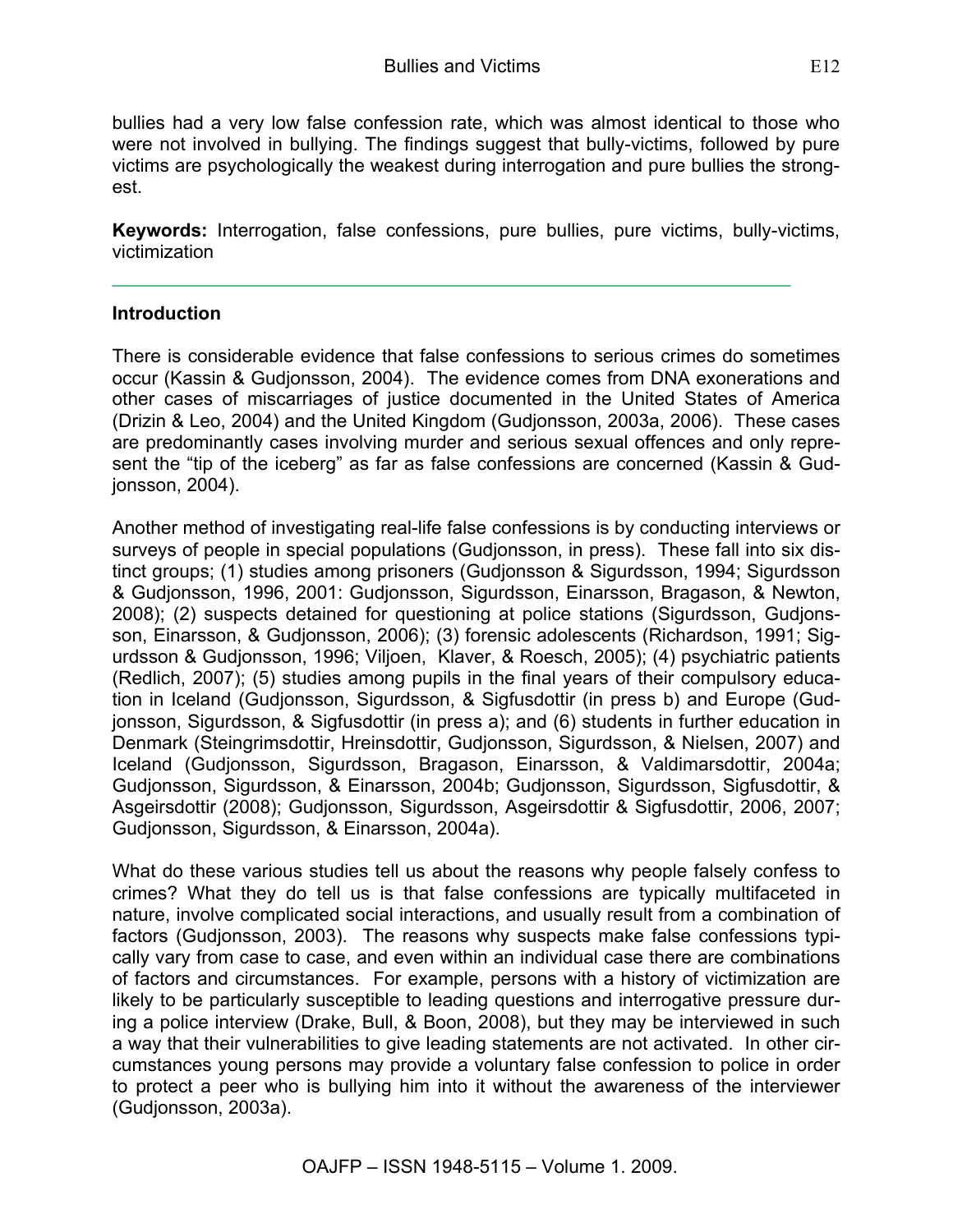Gudjonsson (2003b) suggests a model that focuses on the interaction between police factors (custodial and interrogative factors), vulnerability factors, and social-support factors (i.e., the presence of a lawyer or an independent person, referred to in England as an "appropriate adult "). This model provides a useful framework for understanding the potentially complex factors involved in the outcome of an interrogation.

Kassin and Gudjonsson (2004) suggest that the risk of false confessions during custodial interrogation can be categorized into "personal " and "situational " factors. Personal risk factors are those associated with the individual characteristics of the suspect, including young age, low intelligence, personality (e.g. suggestibility and compliance), and psychopathology. Young persons are most vulnerable, particularly those who are of limited intelligence and have problems coping with interrogation and custody (Drizin & Leo, 2004; Gudjonsson, 2003a, 2006). In cases of youth, false confessions need to be considered in the context of peer relationships (Gudjonsson, Sigurdsson, Sigfusdottir, & Asgeirsdottir, 2008). The types of false confessions are not well recognized due to not being commonly retracted and coming to the courts' attention (Gudjonsson, 2003a). Gudjonsson, Sigurdsson, Sigfusdottir, and Asgeirsdottir (2008) found that the false confessions among youth were made to potentially serious criminal offences (i.e., property, violent and drug-related offences) with 37.1% of false confessors reporting that they had been convicted of the offence to which they had falsely confessed. Therefore, the social and financial cost of false confessions is considerable.

Among youth, the two main motives reported for giving false confessions to police are attempts to protect a peer and avoid police pressure (Gudjonsson, Sigurdsson, Sigfusdottir, & Asgeirsdottir, 2008). Here the single most important situational factor is whether or not young persons are arrested by police and interrogated. Once in custody and interrogated, vulnerability factors may become activated, including those that are associated with the person's inability to cope with custody and interrogation (e.g., suggestibility, compliance, psychopathology), young age, and dysfunctional peer loyalty. In terms of psychological vulnerabilities, Gudjonsson et al. (2007a) found that a history of multiple victimization (e.g., bullying, death of a significant other, being a victim of violence), and substance abuse (i.e. having attended substance abuse treatment, use of LSD), were significantly associated with false confessions. In a similar subsequent study, involving over 10,000 students in further education in Iceland (Gudjonsson, Sigurdsson, Sigfusdottir, & Asgeirsdottir, 2008), a stepwise-discriminant-function analysis showed that three variables (bullying victimization, negative attitudes towards school, and delinquency) discriminated significantly between the false confessors and non-false confessors after taking into account the relationship between the psychological measures. These findings suggest that there is a significant relationship between victimization/life adversity and giving false confessions. The study provided strong evidence of the relationship between being a victim of bullying in childhood and adolescence and giving false confessions.

The present study adds to this previous study into bullying in two different ways. First, the type of bullying measured in the present study involves recent participation in group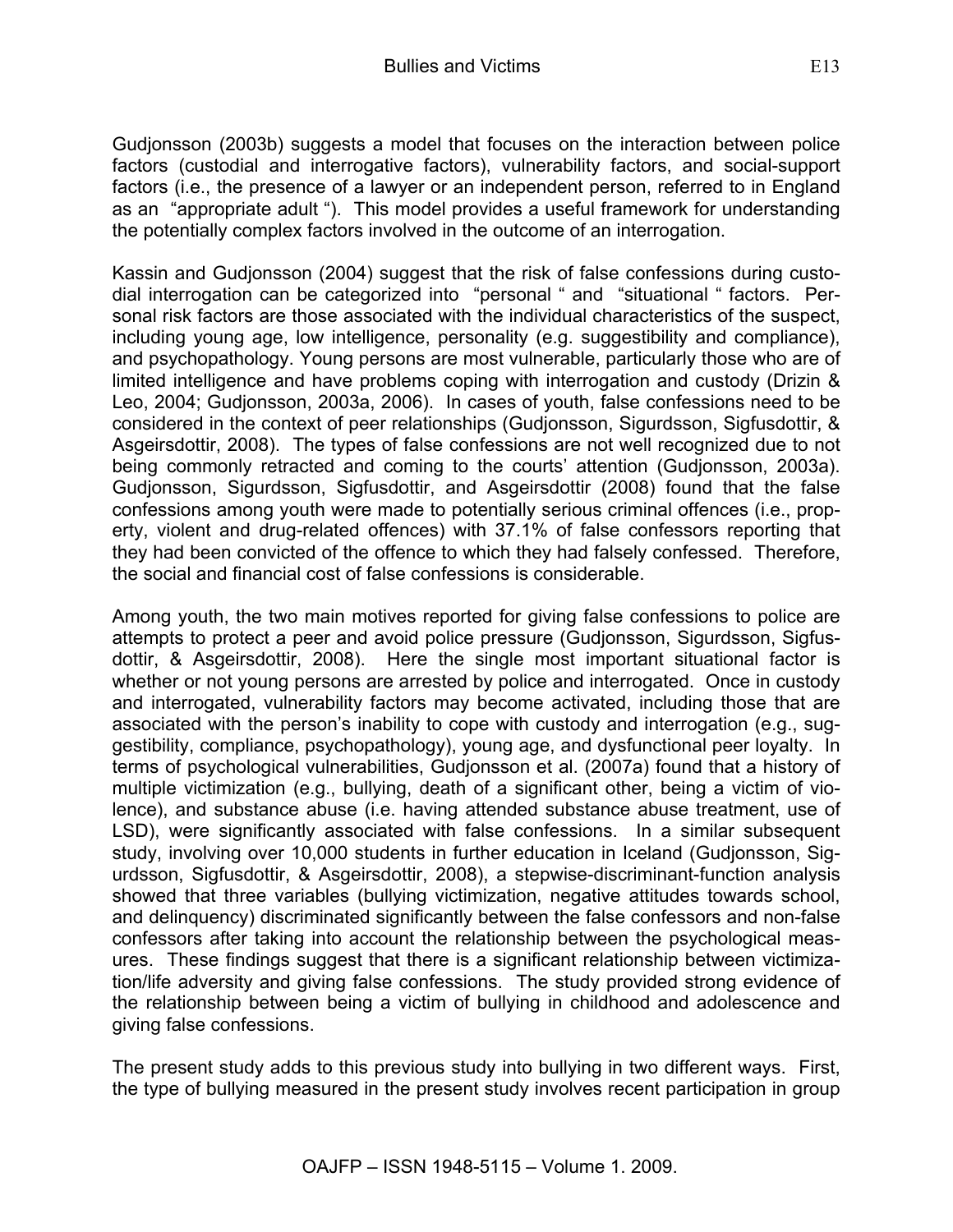bullying or being a victim of group bullying rather than having a history of individual bullying in childhood and adolescence. Second, it compares the vulnerabilities of bullies and bully victims. Studying differences in rates of interrogation and false confession among bullies, victims of bullying, and those who fall into both groups, is a unique feature of the present study.

Bullying has been mainly studied in the context of schools (Olweus, 1994, 1997; Solberg, Olweus, & Endresen, 2007; Nitza, 2009), but in recent years it has also received attention in other settings, such as prisons (Ireland, 2005, editor). Within a school context, bullying is an aggressive act where children use or abuse their position of power or circumstances to intimidate and harm other children (Craig & Pepler, 2007). According to Espelage (2003) bullying is best construed in terms of the individual characteristics of children interacting with the environment to create, support and maintain bullying behavior (Cited in Nitza, 2009). Bullying is a destructive interpersonal problem, which adversely affects both the bullies and their victims in terms of their development and mental health (Craig & Pepler, 2007; Juvoren, Graham, & Schuster, 2003). It often occurs in a social context (e.g., school, prisons, military) and peer-group setting, which makes it a group phenomenon (Espelage, 2003) and of particular relevance to the present study.

Ireland (2005) states that most research associated with exploring the characteristics associated with self-reported bullying used a "quadrant " classification: pure bullies, pure victims, bully-victims (i.e., those who are both bullies and victims of bullying), and those not involved in bullying. Within this framework, Juvoren, Graham, and Schuster (2003) provide a theoretical direction for the present study. They found that, among young adolescents, pure bullies were psychologically the strongest group (i.e., have high social peer group status and few adjustment problems), pure victims of bullying were emotionally distressed and had low-social-peer-group status, and bully-victims were most psychologically disturbed of all three groups (i.e., most socially ostracized by their peers, were most likely to have conduct disorder problems, were least engaged in school work, and reported elevated levels of depression and loneliness). This suggests that bully-victims are most likely of all three groups to come to the attention of the police and be interrogated. In relation to those interrogated by police, pure bullies are likely to have the lowest rate of false confessions due to being psychologically the strongest, with bully-victims and pure victims having the highest rate of false confession.

### **Materials and Methods**

See full article in the *Journal of Psychiatry and Law* when it is complete.

## **Results**

See full article in the *Journal of Psychiatry and Law* when it is complete.

### **Discussion**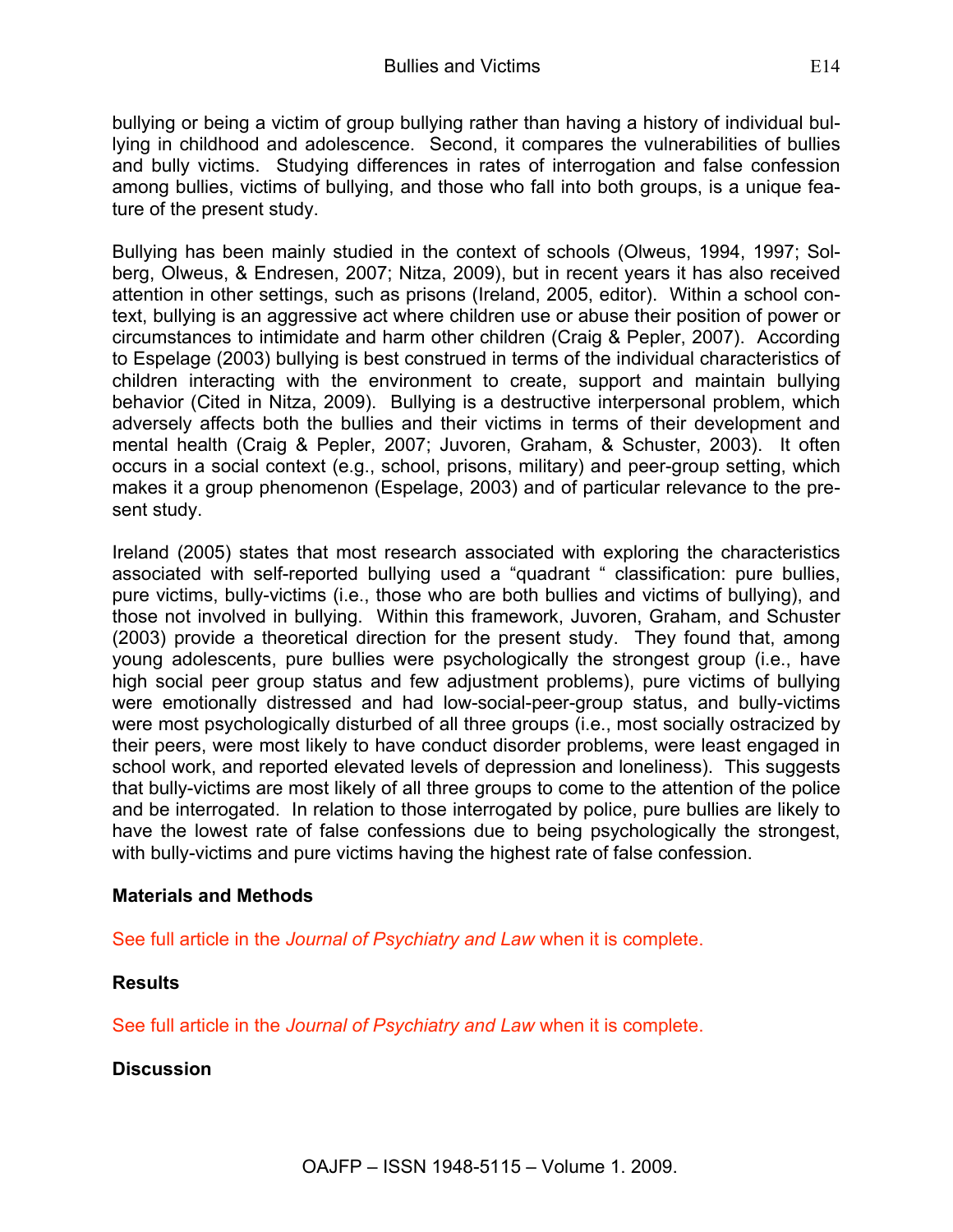The findings give strong support for the hypothesis that bully-victims (i.e., those who have a history of both bullying and being bullied) are psychologically most vulnerable in terms of being interrogated on suspicion of a criminal offence, and when interrogated, giving false confessions to police. Pure victims of bullying are the second most vulnerable group. Pure bullies, whilst at increased risk of being interrogated, have the lowest rate of false confession and their rate of false confession is almost identical to the rate of young persons who did not report any bullying behavior or being victim of bullying. The findings are consistent and, in broad terms, similar for the two separate samples (i.e., Iceland and seven European countries), and are comprised of over 30,000 pupils in their last two years of compulsory education (i.e., mainly 15 and 16 year olds).

Group bullying was reported by 22.9% and 42.7% of the Iceland and European samples, respectively, suggesting that group bullying may be a more serious problem among pupils in schools in Europe than it is in Iceland. The two largest bully groups were pure bullies and bully-victims. The criteria (cut-off point) for inclusion in one of the three bully groups were low in the current study (i.e., one experience during the previous 12 months of bullying, being a victim of bullying, and for bully-victims an experience of both at least once). Therefore, the present "quadrant " classification rates may not necessarily be directly comparable with those of other studies and this was not the purpose of the present study. In addition, the current study focused on experience of group bullying rather than bullying by specific individuals. However, Solberg et al. (2007), using the Olweus Bully/Victim Questionnaire, found that bully-victims were overrepresented in the lower grades in schools and this may also apply for group bullying as tested in the present study. Solberg et al., suggest that a bully-victim group should be seen as a distinct group and treated separately in statistical analyses. This is what we have done in the present study with some important and unique results.

The high proportion of bully-victims who reported being interrogated by police (39.8% and 25.6% of the Icelandic and European samples, respectively, or 27% for the two samples combined), in comparison to 11.3% of the entire two samples, raises two important questions. Why is the rate of interrogation so high among this group? What are the implications of this high proportion of interrogation? The most likely explanation of the high rate of interrogation is that more members of the bully-victims group are emotionally disturbed and conduct disordered than the other participants, a finding consistent with those of Juvoren et al. (2003), and they are more involved in delinquency and associating with delinquent peers, which draws the attention of the police to them. This would explain the relatively higher rate of interrogation among the bully-victims in the two samples in the present study, which was much higher than that found for any of the other groups. However, it is noteworthy that all three bully groups had an elevated rate of interrogation in comparison to the other participants, where the rate of interrogation was very low (7.2% and 5.9% for the Icelandic and European participants, respectively, 6.2% for the two samples combined). This suggests that being involved in bullying, as a bully, a victim, or a combination of both, is associated with increased risk of arrest and interrogation. The most likely explanation is a high rate of delinquency and association with delinquent peers (Gudjonsson et al., 2006).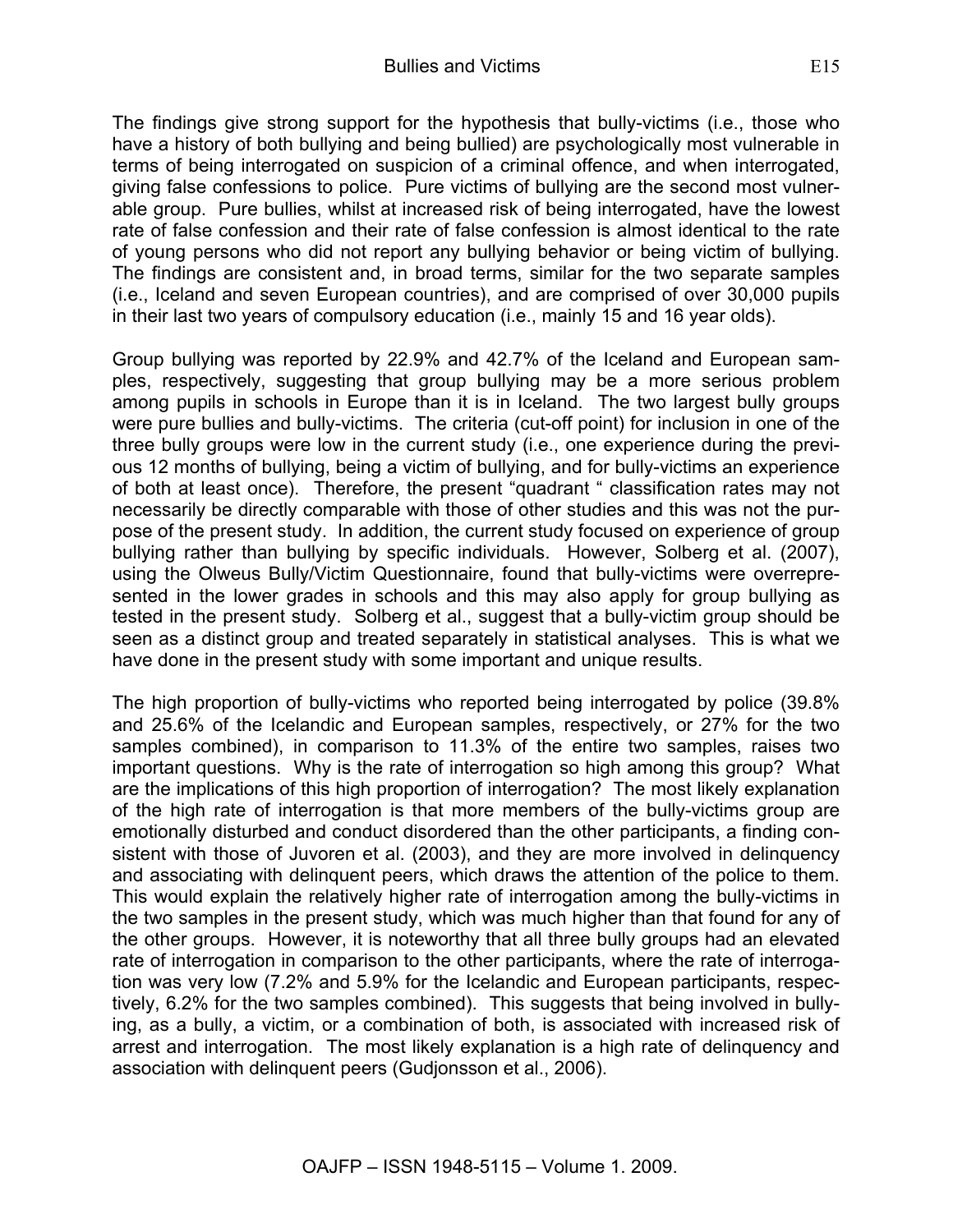When discussing the implications of the high rate of interrogation among bully-victims, it is important to take into consideration the base rate of guilt (i.e., the rate at which the police are arresting and interrogating suspects who are genuinely guilty of the offence of which they are suspected). The base rate of guilt is likely to vary according to the countries and jurisdictions. The base rate of guilt in several Icelandic community studies is consistently about two-thirds (67%) of those interrogated, whereas in Denmark it is 51% and only 44% in the current European sample (Gudjonsson et al., in press a). It is likely that in small, sparsely populated countries, like Iceland, the police have greater knowledge of their potential criminals and arrest and interrogate a higher proportion of genuinely guilty suspects. The greatest risk of false confessions, other things being equal, is where the police are arresting and interrogating a large number of innocent people.

Bully-victims followed by pure victims, report the highest rate of false confession. These two groups have a unique risk profile, in contrast to pure bullies, who have greater resilience during interrogation. In previous research (Juvonen et al., 2003), bully-victims were found to be the most socially avoidant, conduct disordered, and had most difficulties at school. They are also most likely to have psychiatric problems (Kumpulaine & Räsänen, 2000). These youngsters are likely to have problems with fitting in socially and being accepted by their peers (Juvonen et al., 2003), which makes them vulnerable to peer pressure to take on a case in order to ingratiate themselves with peers of perceived higher social status, such as bullies, to take blame for others (Gudjonsson, Sigurdsson, & Einarsson, 2007), or to be pressured, tricked or manipulated by peers into criminal acts (Gudjonsson & Sigurdsson, 2007). It is likely that their history of being bullied and other types of victimization and life adversity make them susceptible to giving in to pressure whether being implemented by peers to take on a case for them or by the police during interrogation (Drake, Bull & Boon, 2008; Drake & Bull, in press).

Ireland (2005) emphasizes the need to look at the specific environment in which bullying takes pace. For example, in prison the environment is hostile and bullying may be an adaptive solution to the bully's predicament. Similarly, Ireland refers to "coercive aggression" as one form of bullying in prison where prisoners are made to engage in activities they would rather not do. This kind of bullying may apply to peer group settings where people take on blame for antisocial acts they have not committed (Gudjonsson, Sigurdsson, & Einarsson, 2007). The school environment is undoubtedly a setting where young persons' psychological vulnerabilities and psychopathology are susceptible to exploitation by bullies and other manipulative individuals.

Ireland's (2005) review of the literature shows how bully-victims, in contrast to the other bully groups, tend to score high on measures of anger and hostility, emotional loneliness, and avoidance-attachment coping. These kind of psychological characteristics are associated with high compliance (Gudjonsson, Sigurdsson, Brynjolfsdottior, & Hreinsdottir, 2002; Gudjonsson, Sigurdsson, & Einarsson, 2004c; Gudjonsson, Sigurdsson, Lydsdottir, & Olafsdottir, 2008). Importantly in this context, there is recent evidence of a significant relationship between the kind of compliance found in an interrogative situation and in interpersonal relationships, including peer relationships (Gud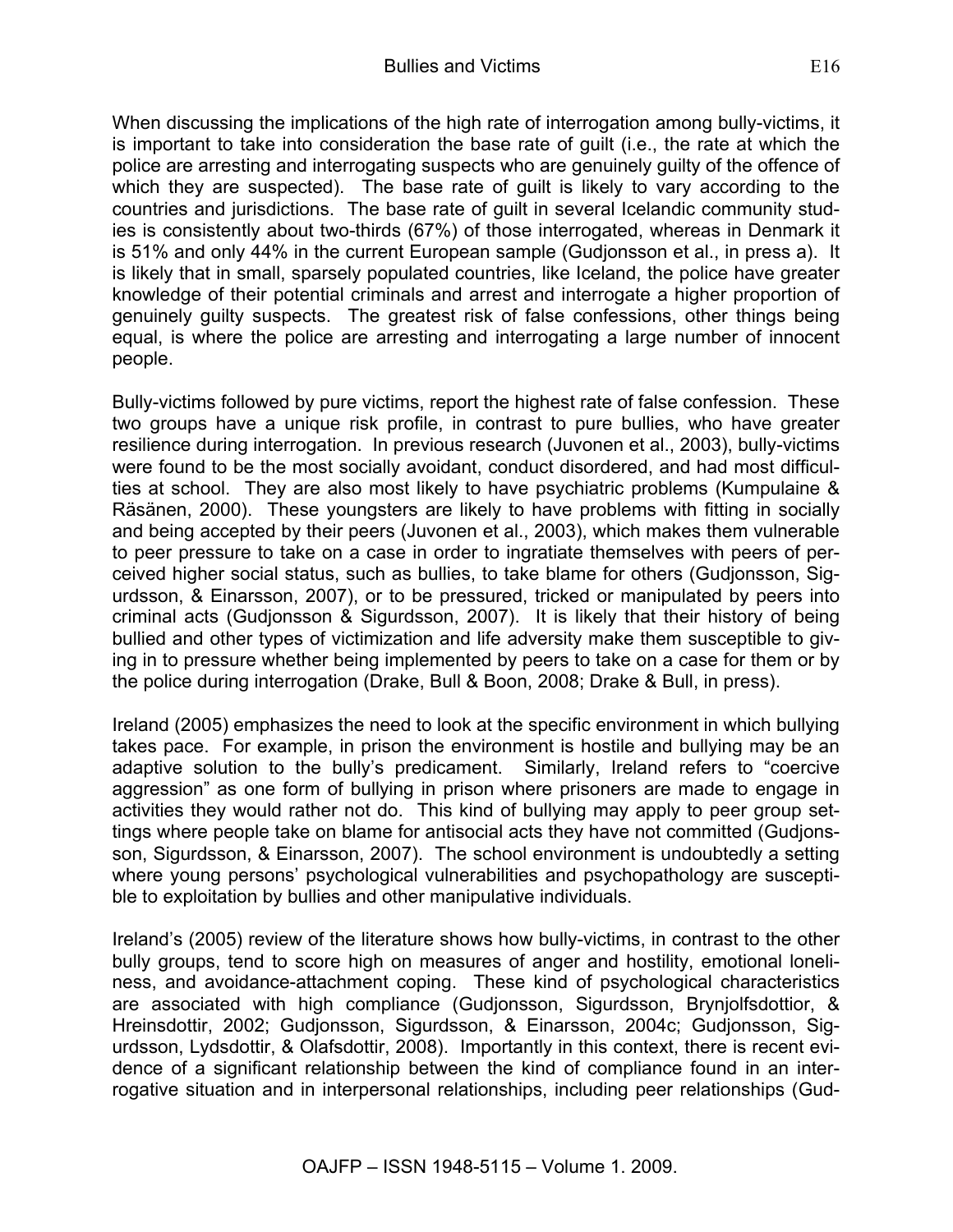jonsson, Sigurdsson, Einarsson, & Einarsson, 2008). Suggestibility or compliance in these situations, resulting in a false confession, is likely to be due to the maladaptive coping strategies of people who are vulnerable in terms of their personality, background or circumstances.

The present study has a number of limitations, including the self-report nature of the data, the fact that there is no information about the nature of the offences confessed to falsely, and the reason for the false confessions. No separate analyses were conducted for males and females with regard to bullying, which is a limitation (Solberg et al., 2007). However, within the European sample, Gudjonsson et al., (in press a) found that similar factors predicted false confessions in males and females, apart from a relatively stronger association among males with regard to a history of sexual abuse. Another limitation is that the cross-sectional nature of the data does not demonstrate a causal relationship between bullying victimization and false confessions. The current findings show that there is a significant association between group bullying victimization and false confessions, with clearly identifiable high-risk victim groups (i.e., bully-victims and pure victims of bullying), but a longitudinal study would be required to understand the specific nature of this relationship.

Bullying victimization is an important psychological vulnerability during interrogation in terms of false confessions. It interacts with other aspects of the interrogation process, including detention and the nature and duration of the interrogation process, and the relationship between the suspect and the police interviewers (Gudjonsson, 2003b). In the present study, bullying was conceptualized as a peer-group process and participants were rating their experience of it during the previous 12 months. In a previous study (Gudjonsson et al., in press b) of a slightly older group (i.e., students in further education), bullying was measured by an adapted version of the Juvenile Victimization Questionnaire (JVQ; Finkelhor, Hamby, Ormrod, & Turner, 2005), which focused on lifelong history of bullying in childhood and adolescence (i.e., up to the age of 18 years) by siblings and peers. A stepwise-discriminant-function analysis showed that three variables (bullying victimization, negative attitude towards school, and delinquency) discriminated best between false confessors and non-false confessors after taking into account the relationship between several psychological measures. The present study adds to this previous study by identifying high-risk victim bully groups (bully-victims and pure victim) and demonstrating how they differ from pure bullies in terms of interrogation and false confessions. This is the first study to demonstrate the potentially varied vulnerabilities of different bully groups during interrogation.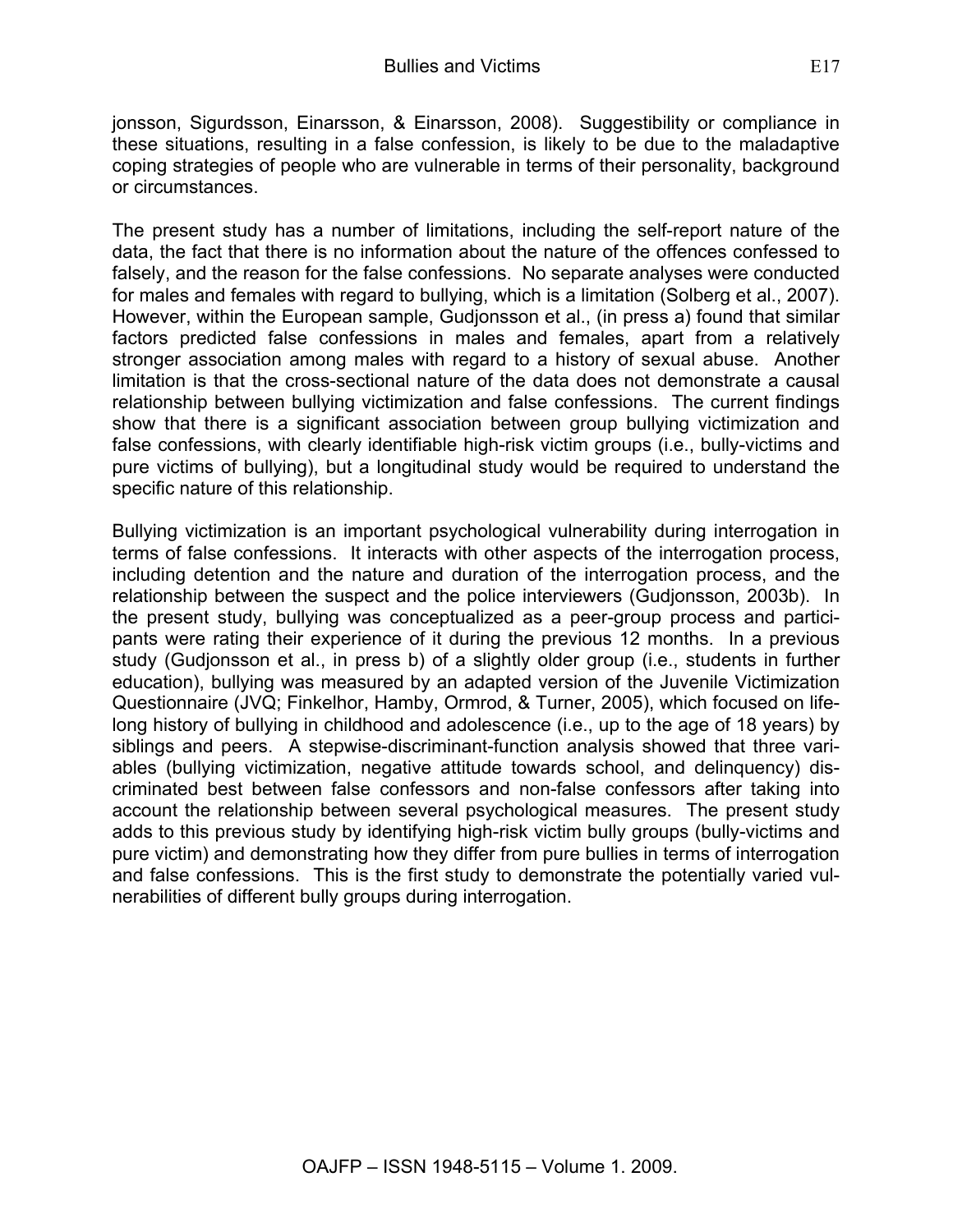#### **References**

- Craig, W. M., & Pepler, D. J. (2007). Understanding bullying. From research to practice. *Canadian Psychology*, *48*, 86-93.
- Drake, K. E., Bull, R., & Boon, J. C. W. (2008). Interrogative suggestibility, self-esteem, and the influence of negative life-events. *Legal and Criminological Psychology, 13,* 299-307.
- Drake, K. E., & Bull, R. (in press). Individual differences in interrogative suggestibility: life adversity and field-dependence. *Psychology, Crime and Law.*
- Drizin, S. A., & Leo, R. A. (2004). The problem of false confessions in post-DNA world. *North Carolina Law Review*, *82*, 891-1007.
- Espelage, D. (2003). Assessment and treatment of bullying. In L. VandeCreek and T. L. Jackson (Eds.) Innovations in Clinical Practice: Focus on Children & Adolescents. (pp. 83-95). Sarasota, Florida, USA: Professional Resource Press.
- Finkelhor, D., Hamby, S. L., Ormrod, R., & Turner, H. (2005). The Juvenile Victimization Questionnaire: Reliability, validity and national norms. *Child Abuse and Neglect, 29,* 383-412.
- Gudjonsson, G. H. (2003a). *The Psychology of Interrogations and Confessions. A Handbook*. Chichester: John Wiley & Sons.
- Gudjonsson, G. H. (2003b). Psychology brings justice. The science of forensic psychology. *Criminal Behaviour and Mental Health, 13*, 159-167.
- Gudjonsson, G. H. (2006). Disputed Confessions and Miscarriages of Justice in Britain: Expert Psychological and Psychiatric Evidence in Court of Appeal. *The Manitoba Law Journal*, *31*, 489-521.
- Gudjonsson, G. H. (in press). The psychology of false confessions: A review of the current evidence. In G. Daniel Lassiter & Christian A. Meissner (Eds.), Interrogations and confessions: Research, practice, and policy. New York: American Psychological Association.
- Gudjonsson, G. H., & Sigurdsson, J. F. (1994). How frequently do false confessions occur? An empirical study among prison inmates. *Psychology, Crime and Law*, *1,* 21-26.
- Gudjonsson, G. H., & Sigurdsson, J. F. (2007). Motivation for offending and personality. A study among young offenders on probation. *Personality and Individual Difference, 43,* 1243-1253.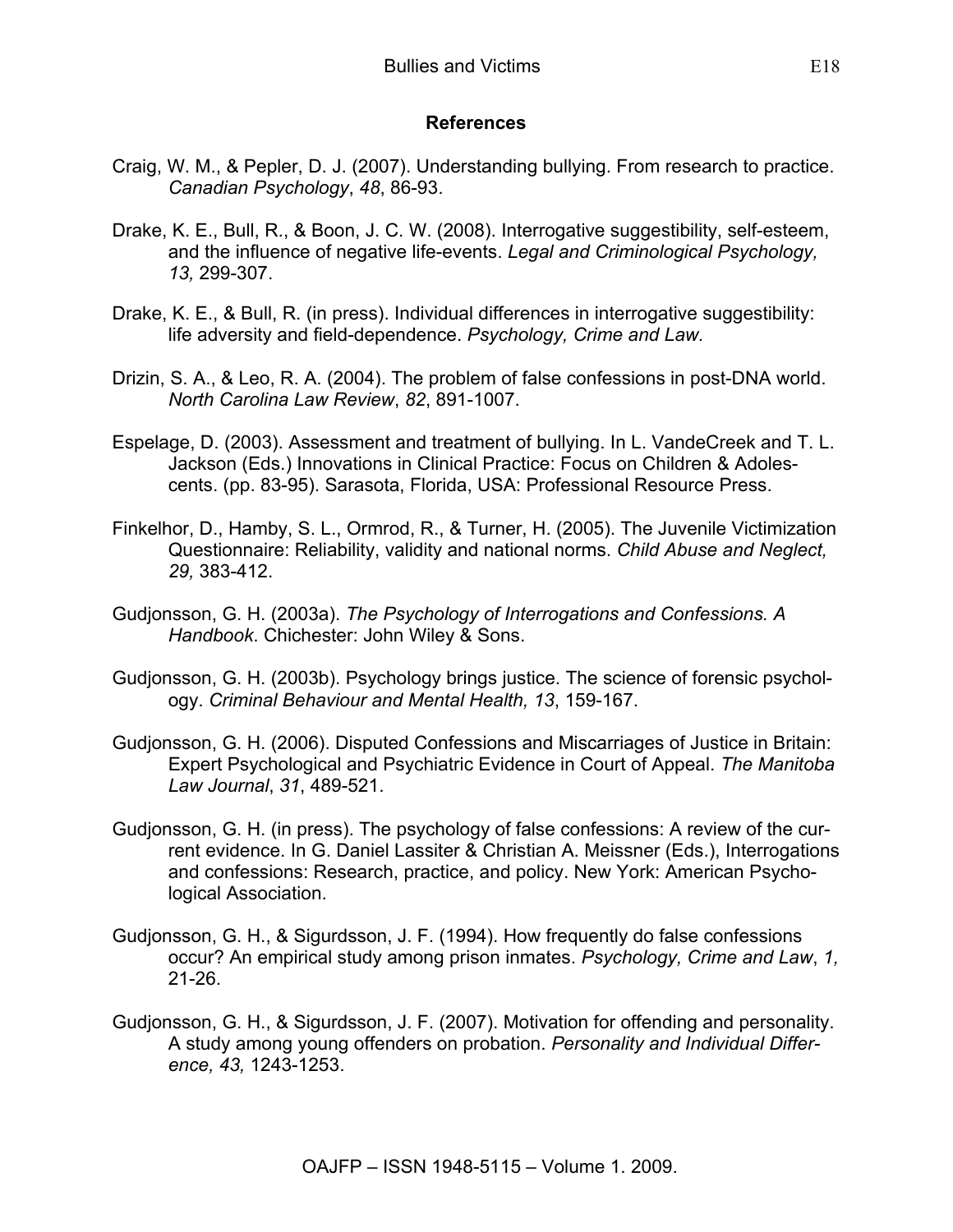- Gudjonsson, G. H., Sigurdsson, J. F., Asgeirsdottir, B. B., & Sigfusdottir, I. D. (2006). Custodial interrogation, false confession and individual differences. A national study among Icelandic youth. *Personality and Individual Difference*s, *41,* 49-59.
- Gudjonsson, G. H., and Sigurdsson, J. F., Asgeirsdottir, B. B., & Sigfusdottir, I. D. (2007a). Custodial Interrogation. What are the background factors associated with claimed false confessions. *The Journal of Forensic Psychiatry and Psychology, 18,* 266-275*.*
- Gudjonsson, G. H., Sigurdsson, J. F., Brynjolfsdottior, B., & Hreinsdottir, H. (2002). The relationship of compliance with anxiety, self-esteem, paranoid thinking and anger. *Psychology, Crime and Law, 8*, 145-153.
- Gudjonsson, G. H., Sigurdsson, J. F., Bragason, O. O., Einarsson, E., & Valdimarsdottir, E. B. (2004). Confessions and Denials and the relationship with personality. *Legal and Criminological Psychology*, 9, 121-133.
- Gudjonsson, G. H., Sigurdsson, J. F., & Einarsson, E. (2004a). The role of personality in relation to confessions and denials. *Psychology, Crime and Law*, *10*, 125-135.
- Gudjonsson, G. H., Sigurdsson, J. F., & Einarsson, E. (2004c). Compliance and personality. The vulnerability of the unstable-introvert. *European Journal of Personality, 18,* 435-443.
- Gudjonsson, G. H., Sigurdsson, J. F., & Einarsson, E. (2007). Taking blame for antisocial acts and its relationship with personality. *Personality and Individual Differences, 43, 3*-13*.*
- Gudjonsson, G. H., Sigurdsson, J. F., Einarsson, E., Bragason, O. O., & Newton, A. K. (2008). Interrogative suggestibility, compliance and false confessions among prisoners and their relationship with attention deficit hyperactivity disorder (ADHD) symptoms. *Psychological Medicine*, *38,* 1037-1044.
- Gudjonsson, G. H., Sigurdsson, J. F., Einarsson, E., & Einarsson, J. H. (2008). Personal versus impersonal relationship compliance and their relationship with personality. *The Journal Forensic Psychiatry and Psychology, 19,* 502-516*.*
- Gudjonsson, G. H., Sigurdsson, J. F., Lydsdottir, L. B., & Olafsdottir, H. (2008). The relationship between adult romantic attachment and compliance. *Personality and Individual Differences,* 45*, 276-280.*
- Gudjonsson, G. H., Sigurdsson, J. F., & Sigfusdottir, I. D. (in press a). Interrogations and false confessions among adolescents in seven countries in Europe. What background and psychological factors best discriminate between false confessors and non-false confessors? *Psychology, Crime and Law*.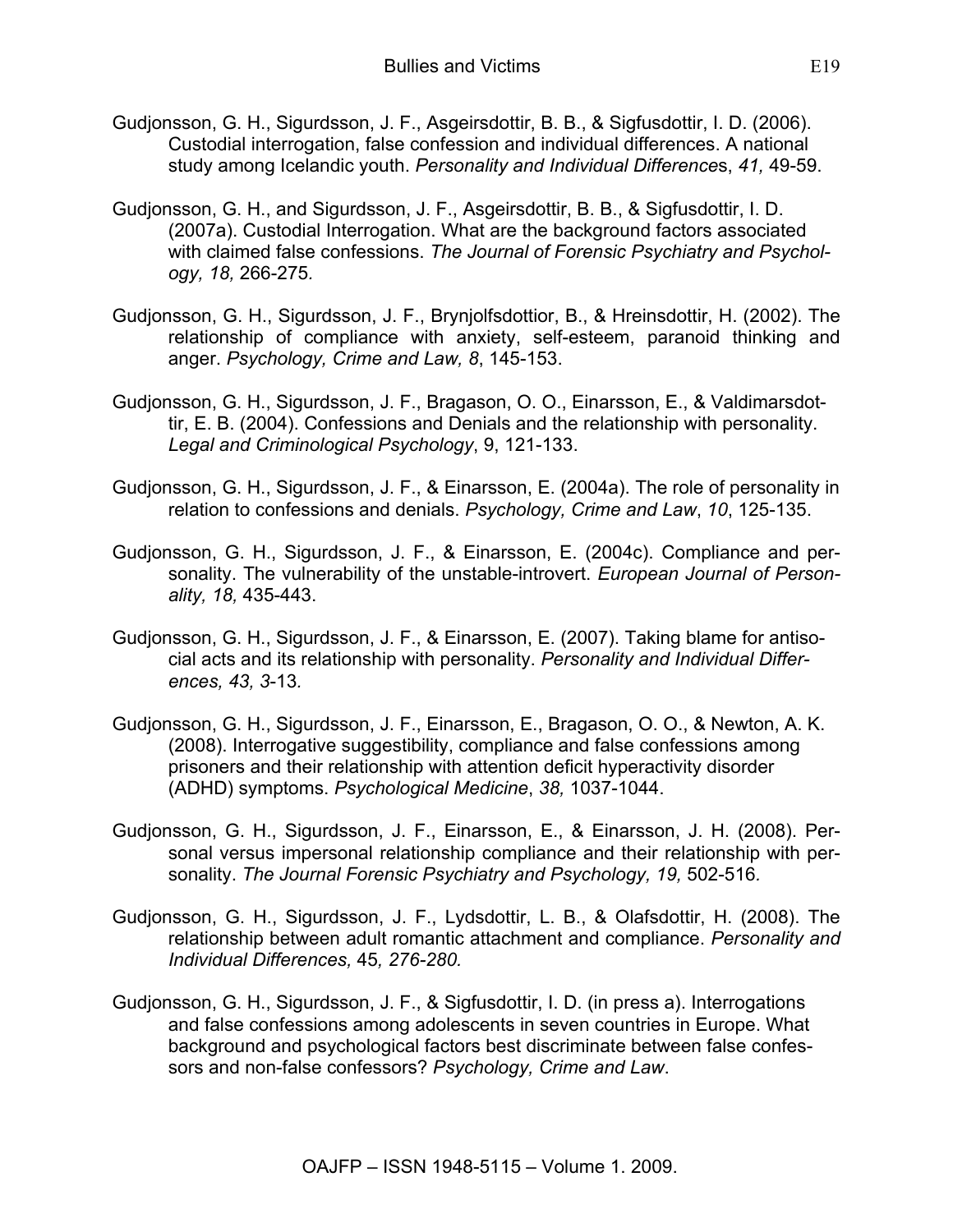- Gudjonsson, G. H., Sigurdsson, J. F., & Sigfusdottir, I. D. (in press b). False confessions among 15 and 16 year olds in compulsory education and their relationship with adverse life events. *The Journal of Forensic Psychiatry and Psychology.*
- Gudjonsson, G. H., Sigurdsson, J. F., Sigfusdottir, I. D., & Asgeirsdottir, B. B (2008). False confessions and individual differences. The importance of victimization among youth. *Personality and Individual Differences, 45,* 801-805.
- Ireland, J. L. (2005; Ed.). *Bullying among prisoners. Innovations in theory and research*. Devon: Willan Publishing.
- Ireland, J. L. (2005). Bullying among prisoners. The need for innovation. In J. L. Ireland (Ed.), *Bullying among prisoners. Innovations in theory and research*. Devon: Willan Publishing, pp. 3-23.
- Juvonen, J., Graham, S., & Schuster, M. A. (2003). Bullying among young adolescents: the strong, the weak, and the troubled*. Pediatrics, 112,* 1231-1237.
- Kassin, S. M., & Gudjonsson, G. H. (2004). The Psychology of Confessions. A Review of the Literature & Issues. *Psychological Science in the Public Interest*, *5*, 33-67.
- Kumpulainen, K., & Räsänen, E. (2000). Children involved in bullying at elementary school age: their psychiatric symptoms and deviance in adolescence. An epidemiological sample. *Child Abuse and Neglect*, *24*, 1567-1577.
- Nitza, A. (in press). Bullying Prevention in High Schools. In Jeffery B. Allen, Eve M. Wolf, and Leon VandeCreek (Eds.) Innovations in Clinical Practice: A 21st Century Sourcebook, Vol. 1, (pp. 257-271). Sarasota, Florida, USA: Professional Resource Press.
- Olweus, D. (1994). Annotation: Bullying at school: Basic facts and effects of a school based intervention program. *Journal of Child Psychology and Psychiatry*, *35*, 1171-1190.
- Olweus, D. (1997). Bully/victim problems in school: Knowledge base and an effective intervention program. *Irish Journal of Psychology*, *18*, 170-190.
- Redlich, A. D. (2007). False confessions in interrogations and in plea arrangements. A paper presented at the International Conference on Interrogations and Confessions, held at the University of Texas at El Paso, September 27, 2007.
- Richardson, G. (1991). *A study of interrogative suggestibility in an adolescent forensic population.* Unpublished M.Sc. Thesis, University of Newcastle.